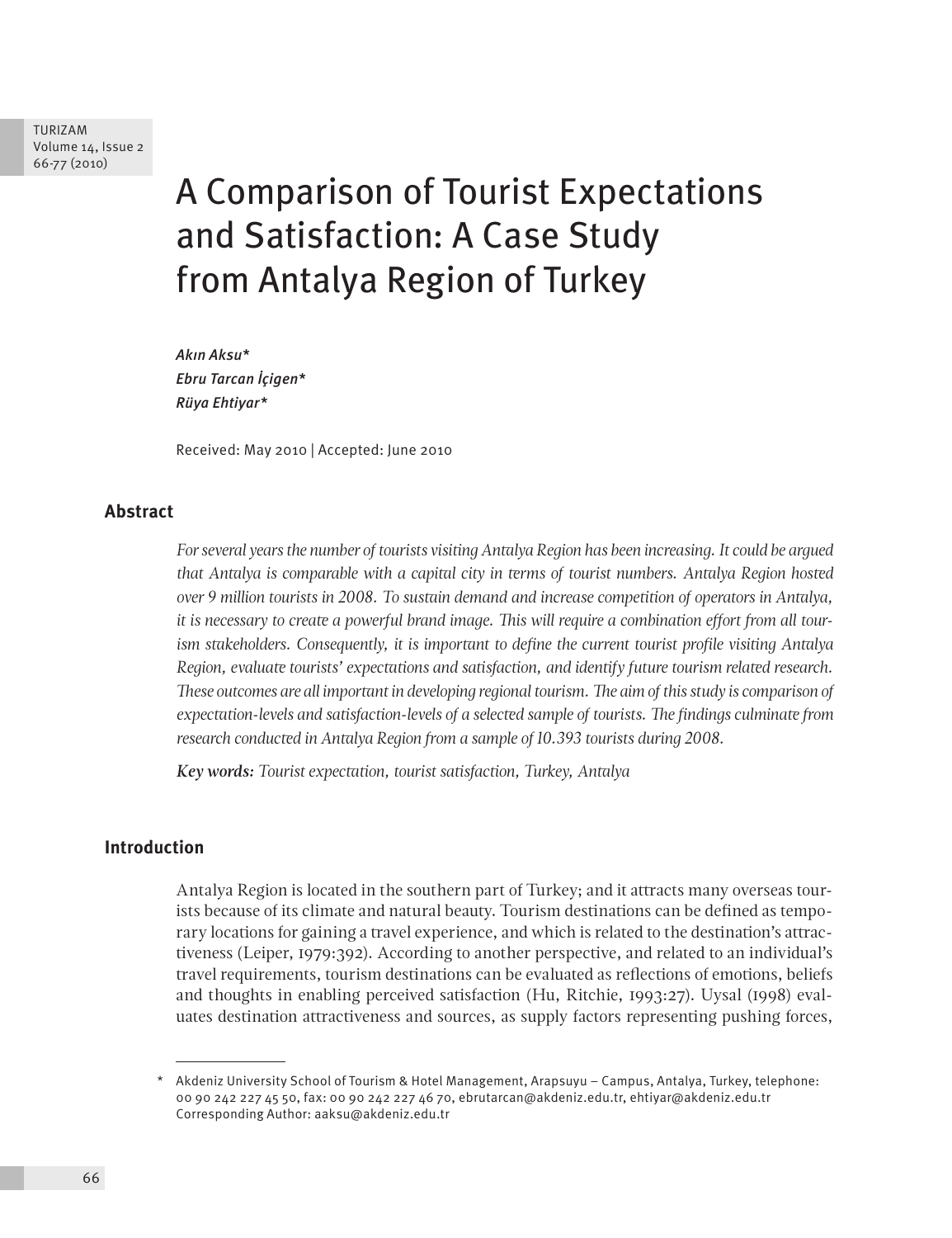which constitute tourist demand. Naturally, tourists will have expectations from tourism destinations, in terms of attractiveness and sources. These expectations can be increased or decreased, resulting from publicity and marketing efforts of the tourism destination. The net result of such efforts will be a specific holiday destination. Receiving new and relevant information focused on the holiday destination, will help tourists in selecting their destination after due consideration is made of their expectations. Normally, expectations of a destination will affect satisfaction levels. In this study, expectation and satisfaction levels of tourists visiting Antalya Region of Turkey were tested by using a range of variables.

# **Expectation and Satisfaction of Tourists**

Generally, expectation can be defined as performance of establishment, ideal performance or desired performance (Teas, 1994: 134). In terms of the relationship between expectation and satisfaction, expectation can be defined as prior estimations made by customers' while receiving service (Oliver, 1981: 27). In successful destination marketing, due to the effects on tourists' destination selections, consuming of goods and services and having the decision to revisit, expectations of tourists are important to understand (Stevens, 1992: 46). It is generally accepted that tourists have expectations after selecting a destination for a holiday and that their satisfaction levels during and after their holiday period are functions of their expectations (Huh et al., 2006: 83; Korzay, Alvarez, 2005: 179; Yoon, Uysal, 2005: 55-68). Understanding their expectations will give important clues in developing destination attractiveness and improving tourist goods and services.

The conceptual studies related to customer satisfaction and service quality can be found in the marketing literature (Cronin, Taylor, 1992: 55-68; Oliver, 1980: 460-469; Parasuraman et al., 1988: 12-37; Abdeldayem and Khanfer, 2007: 303-309). The number of studies investigating aspects of customer satisfaction in tourism, travel, hospitality and recreation is increasing (Kozak, Rimmington, 2000: 260). It is recognized that satisfaction affects destination selection decisions, consumption of goods and services at a destination, and intention to revisit. Related research indicates that satisfaction is a function of expectations and overall performance. After comparing the expectations with perceived performance of the destination, destination satisfaction can be considered (Korzay, Alvarez, 2005: 179). In this context, satisfaction resulting from a destination can be better understood by evaluation and perception of tourists regarding a tourism destination (Kozak et al., 2004: 45). Pizam et al. (1978) argue that in calculating satisfaction from tourism destinations, defining satisfaction levels for every attribute of destinations is required.

# **Methodology**

# *Study Objectives*

This research was carried out in order to analyze and observe tourism demand in Antalya Region of Turkey. In addition to this, with this study it is possible to inform tourism stakeholders about a precise tourist profile.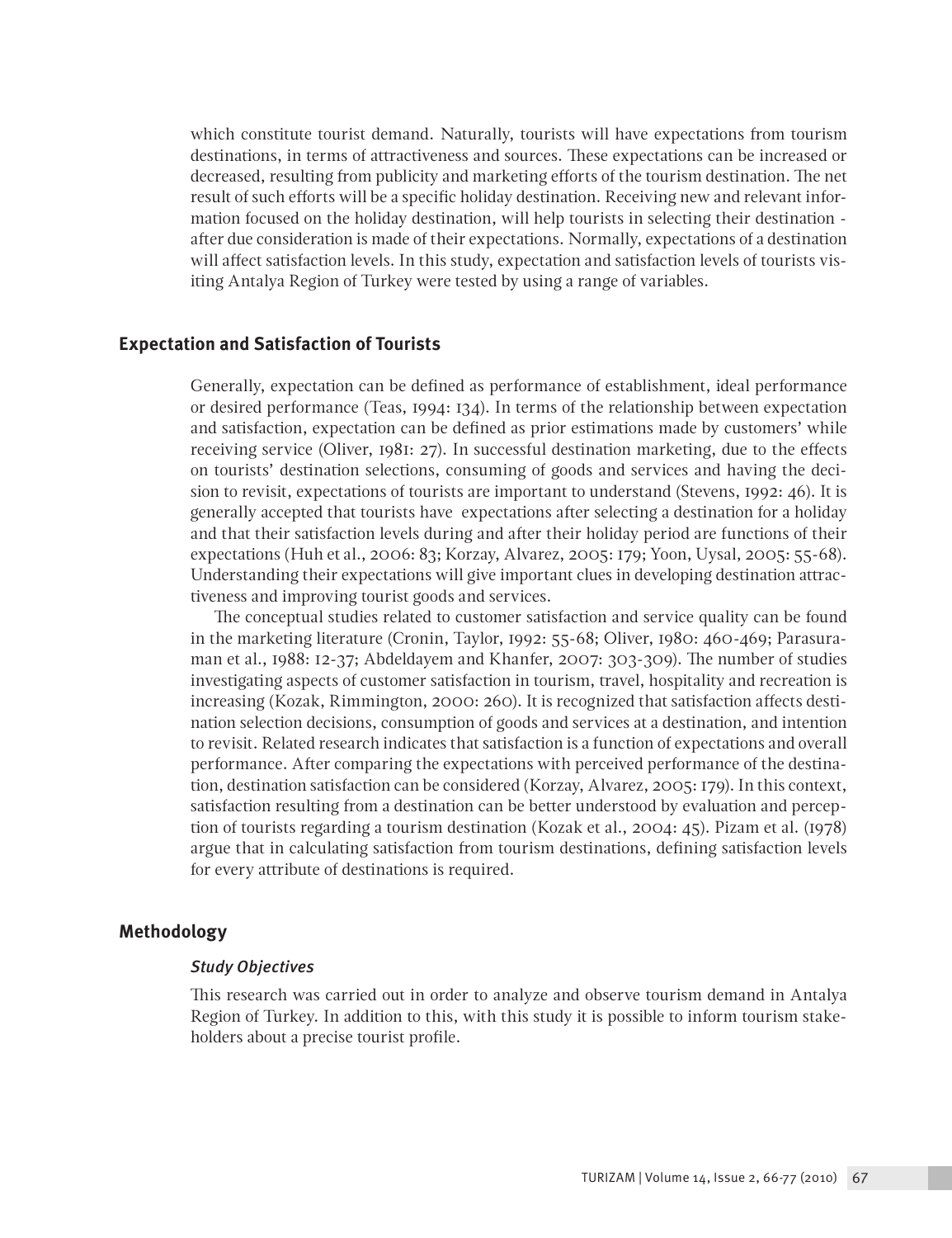## *Questionnaire Design*

In order to measure what tourists thought they will get from Antalya Region, the collection of information was facilitated by use of a questionnaire. The questionnaire was translated into four languages (English, German, French and Russian). In developing the questionnaire, national and international related literatures were taken into consideration. Following the literature review, questionnaire attributes were overviewed by a group of tourism expert academicians and representatives of tourism industry. In order to define tourists' expectation and satisfaction of Antalya Region as a tourism destination, 18 attributes/questions were used in the questionnaire. Respondents in the sample were requested to evaluate their satisfaction with each of the 18 attributes using a 7-point Likert-type scale; ranging from very low expectations (1) to very high expectations (7). Additionally, a single overall satisfaction question was asked to test the respondent's overall satisfaction with the Antalya Region - ranging from extremely dissatisfied (1) to extremely satisfied (7).

# *Data Collection Procedure*

The research was carried out in Antalya Region (the most important tourism destination in Turkey in terms of tourism trips). The sample consisted of foreign tourists who visited Antalya in July, August, September and October 2008. In defining the sample size, the number of questionnaires was computed in accordance with the proportion of the nationalities for the 2007 period as recorded by Ministry of Culture and Tourism, Turkey. The research was carried out by a group of trained undergraduate students during the tourists' departure. During the research in all gates of Antalya International Airport were used for the questionnaire. Sampled tourists were approached and informed about the aim of the research. A total of 10.393 questionnaires were collected.

## *Data Analysis*

Data analysis was completed using SPSS (13.0 version) (Statistical Programme for Social Sciences). Data were evaluated by using a range of statistical techniques. Frequencies and percentage scores for nominal variables, including socio-demographic and travel behaviour characteristics of sampled tourists, were calculated. Expectation and satisfaction levels were evaluated by calculating their arithmetic means. Cluster analysis was applied to explore expectation and satisfaction levels for selected groups. Correlation analysis compared expectation and satisfaction. The summary analysis depicted an expectation-satisfaction matrix; supported by a detailed explanation as follows.

#### **Findings and Discussions**

# *Socio-Demographic Characteristics of Tourists*

The socio - demographic characteristics and travel behaviour of the sampled tourists are presented in Table 1. Females constitute 60.9 % of the participants; and in total 81 % of the respondents were aged between 15 and 44 years. 51.8 % of the respondents were married; and more than half of the respondents (54.9 %) reported that they had personal annual income of less than 12.000 Euro. The dominant education-level of the respondents (52 %) was of undergraduate level; while approximately 30% of the respondents had secondary or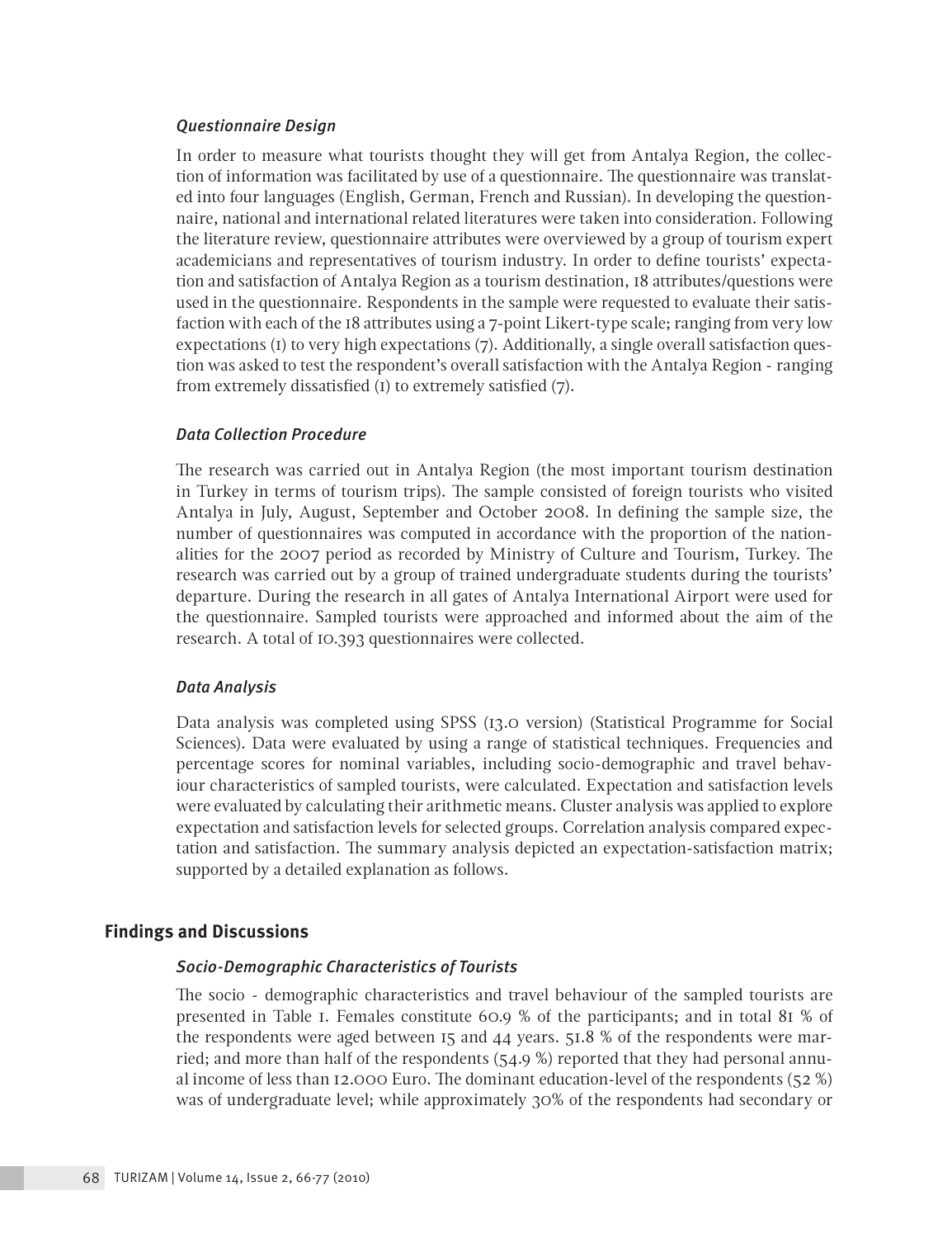primary education. In terms of occupation, the majority of the respondents were government officials (31.5 %) and government workers (30.7 %). With regard to nationality of respondents, tourists from CIS (Commonwealth of Independent States) dominated the sample, with 47.1 0 %, followed by German and Austrian tourists (14.3 %).

As shown in Table 1, the majority of the respondents (84.9 %) visited Antalya as a holiday destination through joining a package tour. With regard to travelling companions, the majority of the respondents (88.3 %) were accompanied by spouse, spouse and children, friends/relatives or other people. Only 11.7 % of the respondents travelled alone. The greater majority of the respondents (81.7 %) reported that they preferred an all-inclusive holiday as the form of package tour. Some 59.9 % of the respondents stayed in Antalya between 6-10 days.

| <b>Variables</b>                    | N    | %    |  |  |  |  |
|-------------------------------------|------|------|--|--|--|--|
| Socio - Demographic Characteristics |      |      |  |  |  |  |
| Gender                              |      |      |  |  |  |  |
| Female                              | 6211 | 60.9 |  |  |  |  |
| Male                                | 3986 | 39.1 |  |  |  |  |
| Age                                 |      |      |  |  |  |  |
| $15 - 24$                           | 3252 | 31.8 |  |  |  |  |
| $25 - 34$                           | 2798 | 27.3 |  |  |  |  |
| $35 - 44$                           | 2238 | 21.9 |  |  |  |  |
| $45 - 54$                           | 1330 | 13.0 |  |  |  |  |
| $55 - 64$                           | 471  | 4.6  |  |  |  |  |
| 65 and above                        | 145  | 1.4  |  |  |  |  |
| <b>Education</b>                    |      |      |  |  |  |  |
| Primary                             | 349  | 3.7  |  |  |  |  |
| Secondary                           | 2587 | 27.1 |  |  |  |  |
| Undergraduate                       | 4966 | 52.0 |  |  |  |  |
| Postgraduate                        | 998  | 10.4 |  |  |  |  |
| Others                              | 656  | 6.9  |  |  |  |  |
| <b>Occupation</b>                   |      |      |  |  |  |  |
| Government official                 | 3043 | 31.5 |  |  |  |  |
| Worker                              | 2965 | 30.7 |  |  |  |  |
| Student                             | 1644 | 17.0 |  |  |  |  |
| Others                              | 930  | 9.6  |  |  |  |  |
| <b>Business owner</b>               | 488  | 5.1  |  |  |  |  |
| Retired                             | 310  | 3.2  |  |  |  |  |
| Unemployed                          | 281  | 2.9  |  |  |  |  |
| <b>Nationality</b>                  |      |      |  |  |  |  |
| <b>CIS</b>                          | 4427 | 47.1 |  |  |  |  |
| German - Austrian                   | 1343 | 14.3 |  |  |  |  |
| English                             | 345  | 3.7  |  |  |  |  |

*Table 1 Socio -Demographic Characteristics and Travel Behaviour Information of Respondents*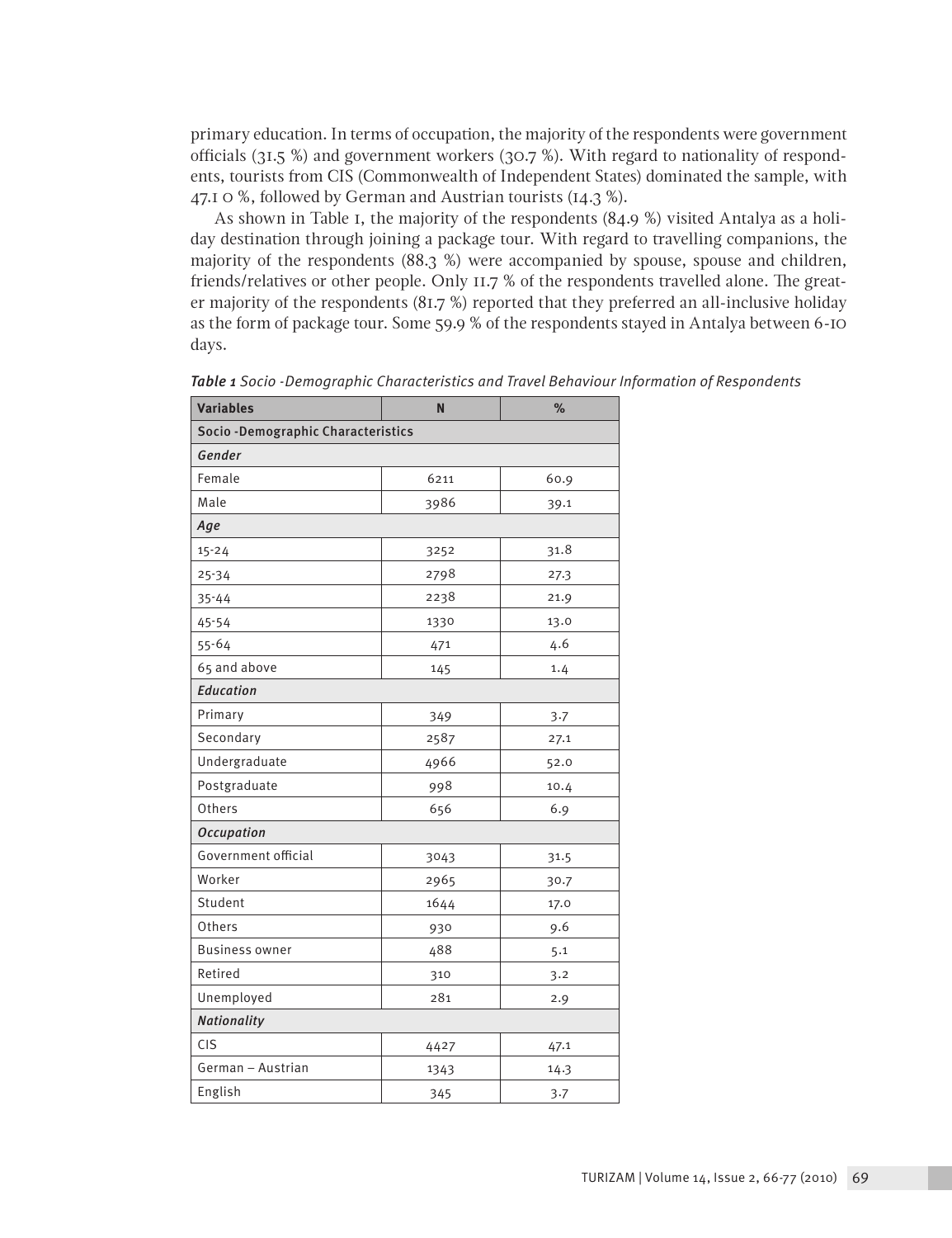| <b>Variables</b>                     | N    | $\frac{9}{6}$ |  |  |  |  |
|--------------------------------------|------|---------------|--|--|--|--|
| Dutch                                | 814  | 8.7           |  |  |  |  |
| Scandinavian                         | 809  | 8.6           |  |  |  |  |
| French                               | 431  | 4.6           |  |  |  |  |
| Eastern Europe                       | 416  | 4.4           |  |  |  |  |
| Others                               | 806  | 8.6           |  |  |  |  |
| <b>Marital Status</b>                |      |               |  |  |  |  |
| Married                              | 5134 | 51.8          |  |  |  |  |
| Single                               | 4783 | 48.2          |  |  |  |  |
| <b>Annual Income</b>                 |      |               |  |  |  |  |
| 0-5.999 Euro                         | 2956 | 34.8          |  |  |  |  |
| 6.000-11.999 Euro                    | 1708 | 20.1          |  |  |  |  |
| 12.000-17.999 Euro                   | 972  | 11.4          |  |  |  |  |
| 18.000-23.999 Euro                   | 697  | 8.2           |  |  |  |  |
| 24.000-29.999 Euro                   | 703  | 8.3           |  |  |  |  |
| > 30.000 Euro                        | 1460 | 17.2          |  |  |  |  |
| <b>Travel Behaviours Information</b> |      |               |  |  |  |  |
| <b>Holiday Organization Mode</b>     |      |               |  |  |  |  |
| Individually                         | 1497 | 15.1          |  |  |  |  |
| Package tour                         | 8406 | 84.9          |  |  |  |  |
| <b>Accompanying Person</b>           |      |               |  |  |  |  |
| Travel alone                         | 1140 | 11.7          |  |  |  |  |
| Spouse                               | 1900 | 19.5          |  |  |  |  |
| Spouse and children                  | 2707 | 27.7          |  |  |  |  |
| Friends/relatives                    | 2393 | 24.5          |  |  |  |  |
| Others                               | 1618 | 16.6          |  |  |  |  |
| Form of Package Tour                 |      |               |  |  |  |  |
| Only room                            | 616  | 6.2           |  |  |  |  |
| Bed and breakfast                    | 351  | 3.5           |  |  |  |  |
| Half board                           | 503  | 5.1           |  |  |  |  |
| <b>Full board</b>                    | 343  | 3.5           |  |  |  |  |
| All-inclusive                        | 8092 | 81.7          |  |  |  |  |
| Length of Stay                       |      |               |  |  |  |  |
| 1-5 days                             | 663  | 6.7           |  |  |  |  |
| $6-10$ days                          | 5940 | 59.9          |  |  |  |  |
| 11-15 days                           | 2909 | 29.4          |  |  |  |  |
| 16-20 days                           | 198  | 2.0           |  |  |  |  |
| 21 days and more                     | 199  | 2.0           |  |  |  |  |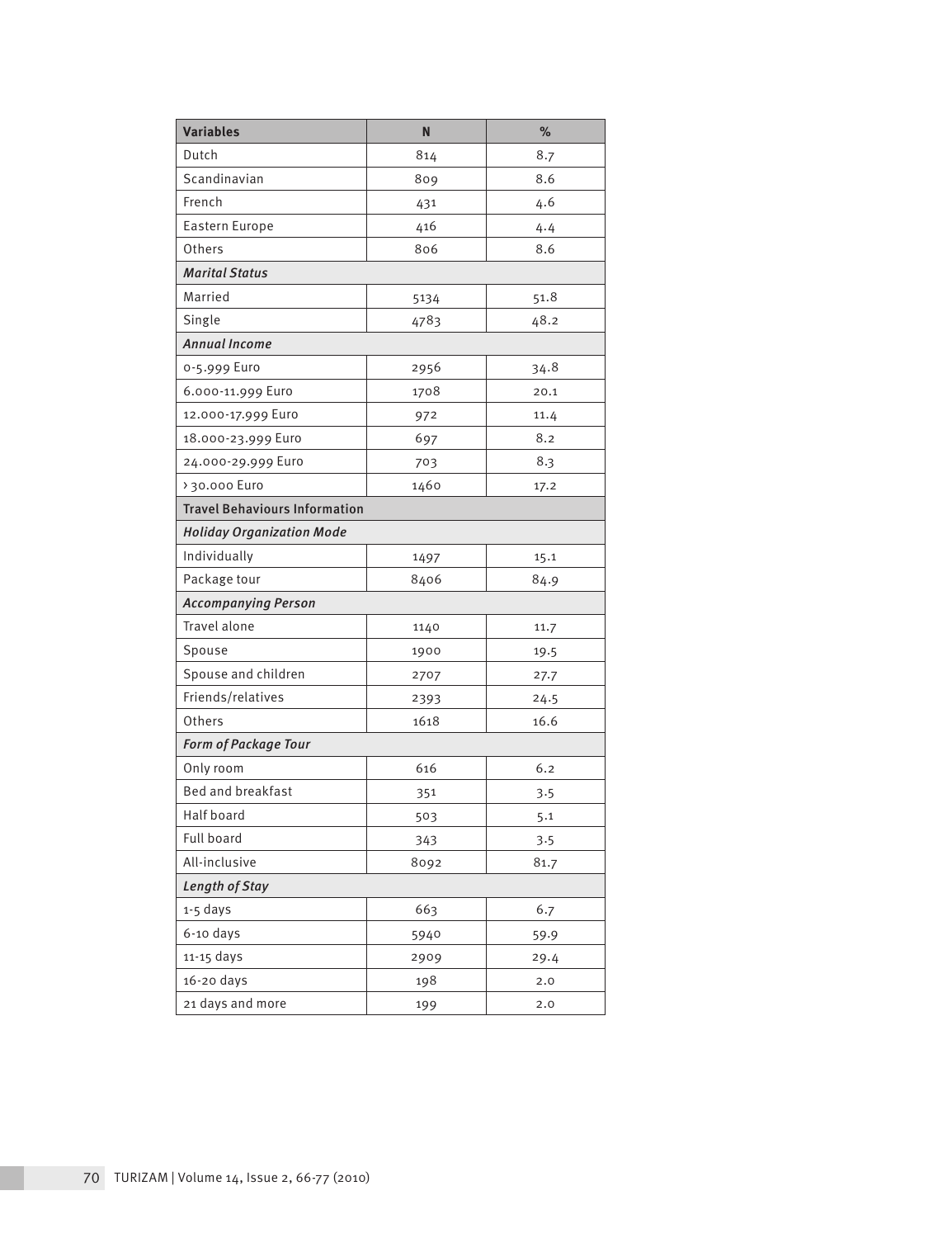## *Tourist Perceptions of Antalya as a Tourism Destination*

The research explored tourists' expectations of Antalya's attributes. Deriving from a 7 point Likert-type scale for all attributes, the grand mean of attribute-expectation score was 5.33. Accordingly, it was possible to classify attributes with lower and higher expectations. In this context, the grand means could be classified as 'higher expectancy', and the below grand means could be classified as 'lower expectancy'. In other words, local means of transportation, cleanliness, personal safety, cultural and artistic activities, sports activities, conformity to hygienic rules, communication with the local population, reachability of Antalya city, and availability of tourist information were within the lower expectancy group, whereas, accommodation services, cultural values, Turkish cuisine, food and beverage services, shopping opportunities, historic sites, nature, appropriateness for family holidays and hospitality of the local population were within the higher expectancy group. According to Grand means, the highest expectancy aligns to 'appropriateness for family holidays' and the lowest is associated with 'local means of transportation'.

|                       |      | $\%$ |
|-----------------------|------|------|
| High Expectancy Group | 3622 | 58.6 |
| Low Expectancy Group  | 2564 | 41.4 |

*Table 2 Grouping of Tourists According to Their Expectations*

Classifying sampled tourists as high and low expectancy groups enable evaluation of tourists in terms of their expectations. By using clustering analysis, it is possible to classify groups according to similarities or differences among the variables (Özdamar, 2004; Churchill, 1995). To determine cluster analysis for each tourist in the sample, a total expectancy score was calculated. In finding the total expectancy scores, the replies of tourists according to destination attributes were added together. Finally, the total expectancy scores were used as the criterion to classify tourists. In this context, K average clustering analysis was used; and it was shown that 3622 tourists were in the high expectancy group and 2564 tourists in the low expectancy group (both being homogeneous tourist groups). Some 58.6 per cent of tourists have high expectations and 41.4 per cent have low expectations.

In order to define any difference between two groups, in terms of expectancy scores, t tests were completed. The t-test results show that the average expectancy score was 109.45 for the high expectancy group and 80.54 for low expectancy group. The difference between these groups was statistically significant (p=0.000).

## *Tourist Satisfaction from Antalya Destination*

The perceptions of tourists sampled, regarding perceived quality attributes of their destination was investigated. For the total attributes, the overall Grand mean was 5.48. Using the Grand mean it was possible to classify attributes with lower and higher expectations. With this aim, the local means of transportation, cleanliness, shopping opportunities, Turkish cuisine, cultural and artistic activities, sports activities, conformity to hygiene rules, communication with the local population, reachability of Antalya city and availability of tourist information, were attributes with lower satisfaction. Accommodation services, cultural values, food and beverage services, historic sites, nature, appropriateness for family holidays, personal safety and hospitality of the local population had higher satisfaction. Based upon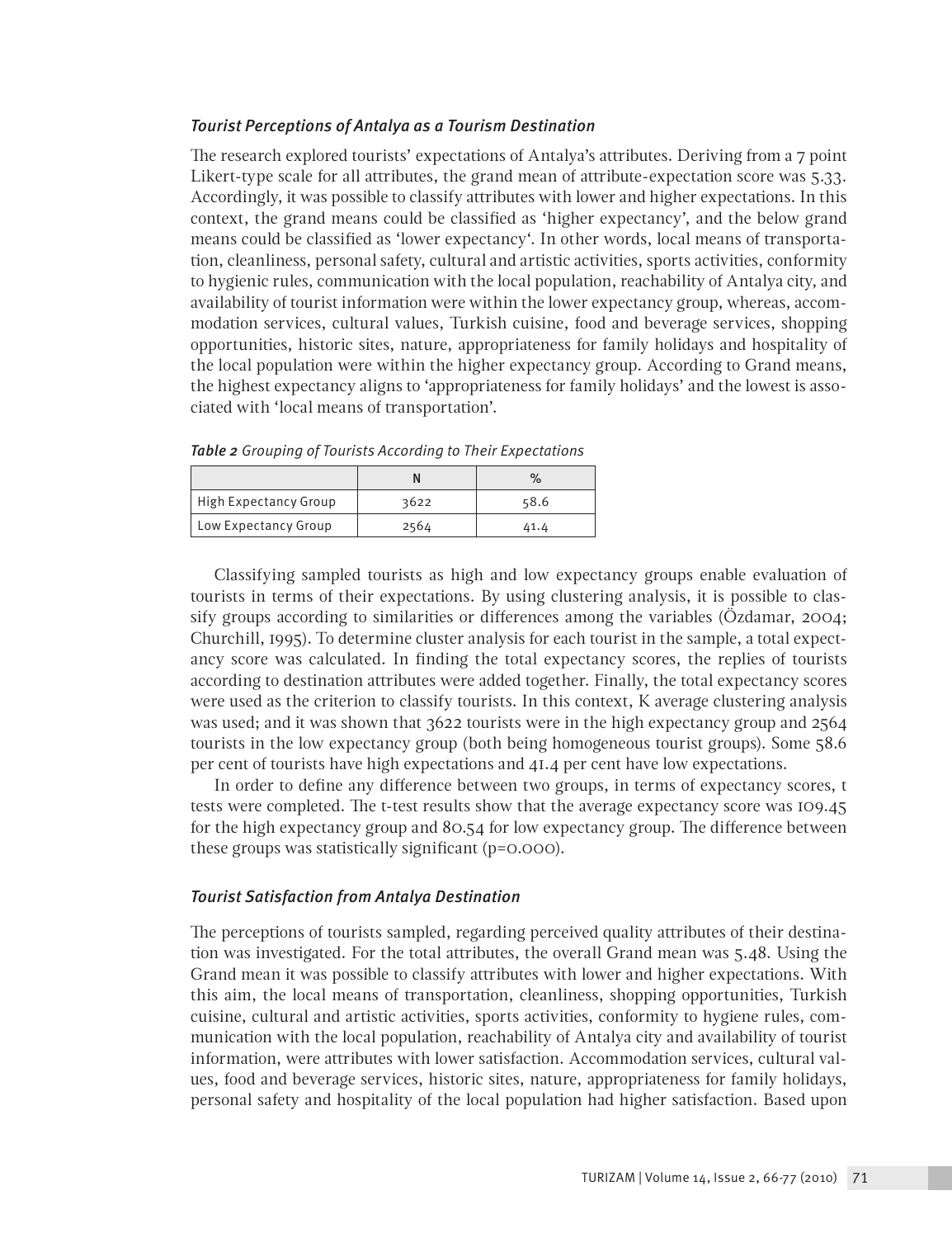#### *Table 3 General Satisfaction*

|                               | N    | $\%$ |
|-------------------------------|------|------|
| <b>Extremely Dissatisfied</b> | 203  | 2.3  |
| <b>Strongly Dissatisfied</b>  | 195  | 2.2  |
| Somewhat Dissatisfied         | 332  | 3.8  |
| Not Sure                      | 968  | 11.1 |
| Satisfied                     | 1805 | 20.6 |
| Somewhat Satisfied            | 2293 | 26.2 |
| <b>Extremely Satisfied</b>    | 2956 | 33.8 |
| Average                       |      | 5.59 |
| <b>Standard Deviation</b>     |      | 1.45 |

the Grand means, the highest satisfaction is 'appropriateness for family holidays' and the lowest 'sports activities' and 'conformity to hygienic rules'.

In this study, the satisfaction levels of sampled tourists from Antalya Region as a tourism destination were calculated based on destination attributes. In addition to this calculation a single overall satisfaction question was asked of respondents' overall satisfaction with Antalya Region. In recent years, despite the fact that tourism researchers addressed the calculation of satisfaction, in terms of qualities, there is widespread belief that there is a difference between general satisfaction and theoretical satisfaction for all attributes (Oliver, 1993: 427-428). In other words, tourists with satisfaction of destination attributes, results in them having overall satisfaction with destination (Hsu, 2003: 297).

Based upon the response of single (final) 'overall satisfaction' question, the majority were satisfied with the Antalya Region. Some 20.6 per cent were satisfied, 26.2 per cent somewhat satisfied, and 33.8 per cent extremely satisfied with the destination (Table 3). Overall, 80.6 per cent of tourists were satisfied. Conversely, only 8.3 per cent of tourists were dissatisfied. Similarities can be drawn from the related literature; specifically that there is a relationship between overall satisfaction and theoretical satisfaction across attributes. The correlation coefficient is 0.536 when comparing overall satisfaction and theoretical satisfaction across attributes. This coefficient is statistically significant (p=0.000) and indicates a moderate and positive relationship.

|                       |      | $\%$ |
|-----------------------|------|------|
| High Expectancy Group | 3786 | 61.4 |
| Low Expectancy Group  | 2376 | 38.6 |

|  |  |  |  |  |  |  | <b>Table 4</b> Grouping of Tourists in terms of Satisfaction Levels |  |
|--|--|--|--|--|--|--|---------------------------------------------------------------------|--|
|--|--|--|--|--|--|--|---------------------------------------------------------------------|--|

Classifying sampled tourists as high and low satisfied groups, enables evaluation in terms of their satisfaction. By using cluster analysis, it is possible to categorize groups according to similarities or differences amongst variables. To undertake cluster analysis for each tourist in the sample, a total satisfaction score was calculated. K-average cluster homogeneous tourist groups showed that 3786 tourists in the high-satisfied group and 2376 tourists in low-satisfied group. Some 61.4 per cent were in the high-satisfied group and 38.6 per cent in low-satisfied group (Table 4). In order to define any difference between the two groups in terms of satisfaction scores, a t-test was conducted. The t-test results indicate that the average satis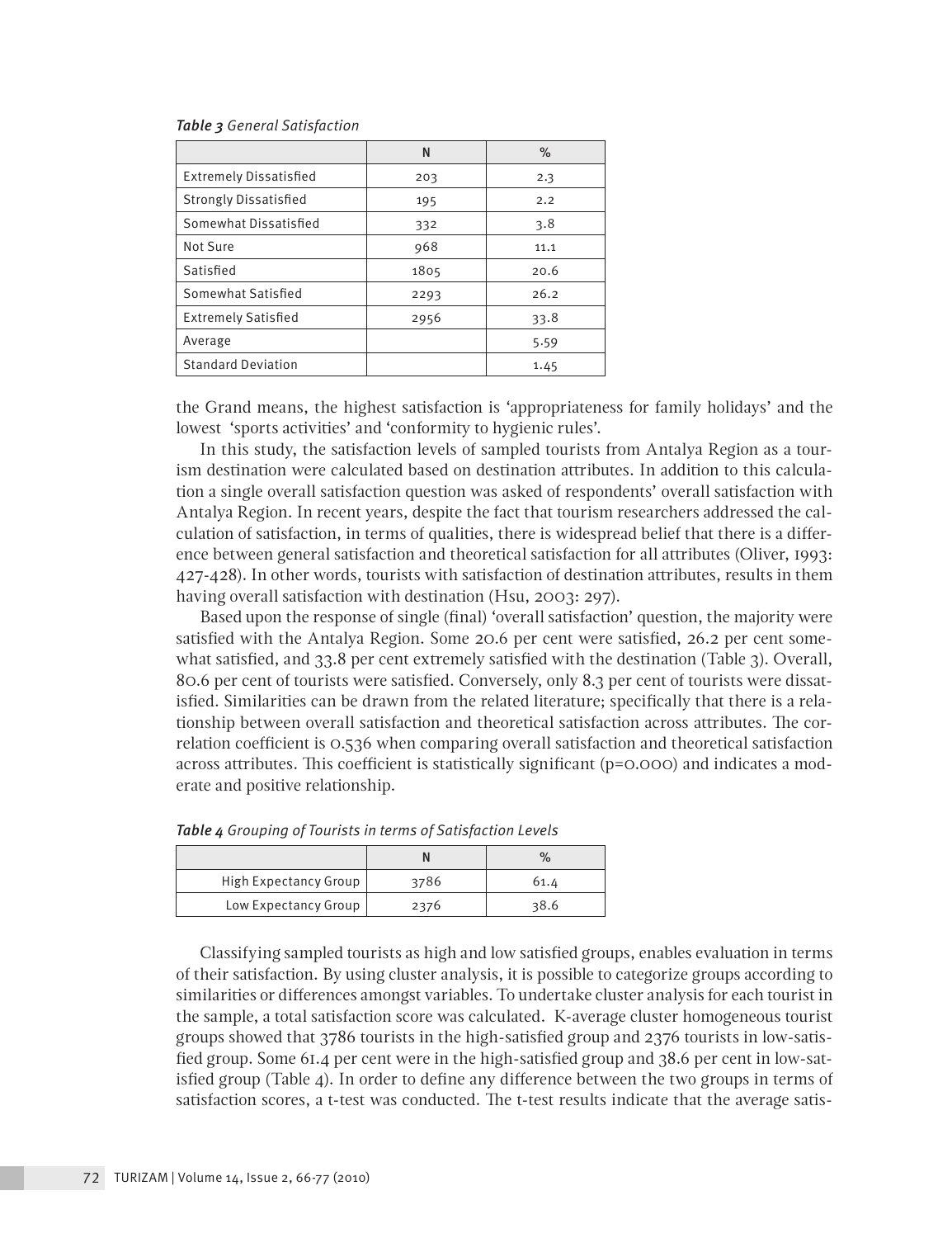faction score was 111.44 for high satisfaction and 80.04 for low satisfaction. The difference between these two groups was statistically significant (p=0.000).

# *The Relationship between Expectation and Satisfaction Levels of Tourists*

As previously discussed, satisfaction levels can be thought of as a function of expectations, related to destination attributes. The relationship between expectation and satisfaction is summarised in Table 5.

|              |                                        | Expectation | <b>Satisfaction</b> |
|--------------|----------------------------------------|-------------|---------------------|
| Expectation  | <b>Pearson Correlation Coefficient</b> | 1           | $0.724*$            |
|              | Sig. (2-tailed)                        |             | .000                |
|              | N                                      | 6186        | 5021                |
| Satisfaction | <b>Pearson Correlation Coefficient</b> | $0.724*$    |                     |
|              | Significance                           | .000        |                     |
|              | Ν                                      | 5021        | 6162                |

*Table 5 The Relationship Between Expectation and Satisfaction Correlation Coefficient*

*\* Correlation coefficient is significant at p=0.01 level*

For each tourist in the sample, total expectation and total satisfaction scores were calculated. In addition, in order to find the relationship between expectation and satisfaction variables, correlation analysis was carried out. The result shows a correlation coefficient of 72.4. This coefficient was statistically significant; and it can be concluded that there was a positive and strong relationship between expectation and satisfaction variables. This result also showed that most of the expectations of sampled tourists were met.

In this study, expectation and satisfaction calculations were made for the same destination attributes. An expectation-satisfaction matrix was developed and is shown in Figure 1. Based upon the Grand means, tourists' expectations can be divided into two groups, namely lowand high-expectations. Similarly, satisfaction levels of tourists can be grouped as lower- and higher-satisfaction levels. In this context, there will be four different quadrants in the matrix. The quadrant "A" groups higher-expectation and higher-satisfaction, the quadrant "B" is lower-expectation and lower-satisfaction, quadrant "C" is higher-expectation and lower-satisfaction, and the quadrant "D" indicates lower-expectation and higher-satisfaction. Destination attributes were distributed in the matrix according to their Grand means. For 'expectation', the overall Grand mean was 5.33 and for 'satisfaction', 5.48 is the threshold value.

The distribution of destination attributes according to the expectation and satisfaction matrix is as follows (Figure 1):

# *Quadrant A: Higher expectation and higher satisfaction*

- Appropriateness for Family Holidays
- Food and Beverage Services
- Historic Sites
- Cultural Values
- Nature
- Accommodation Services
- Hospitality of the Local Population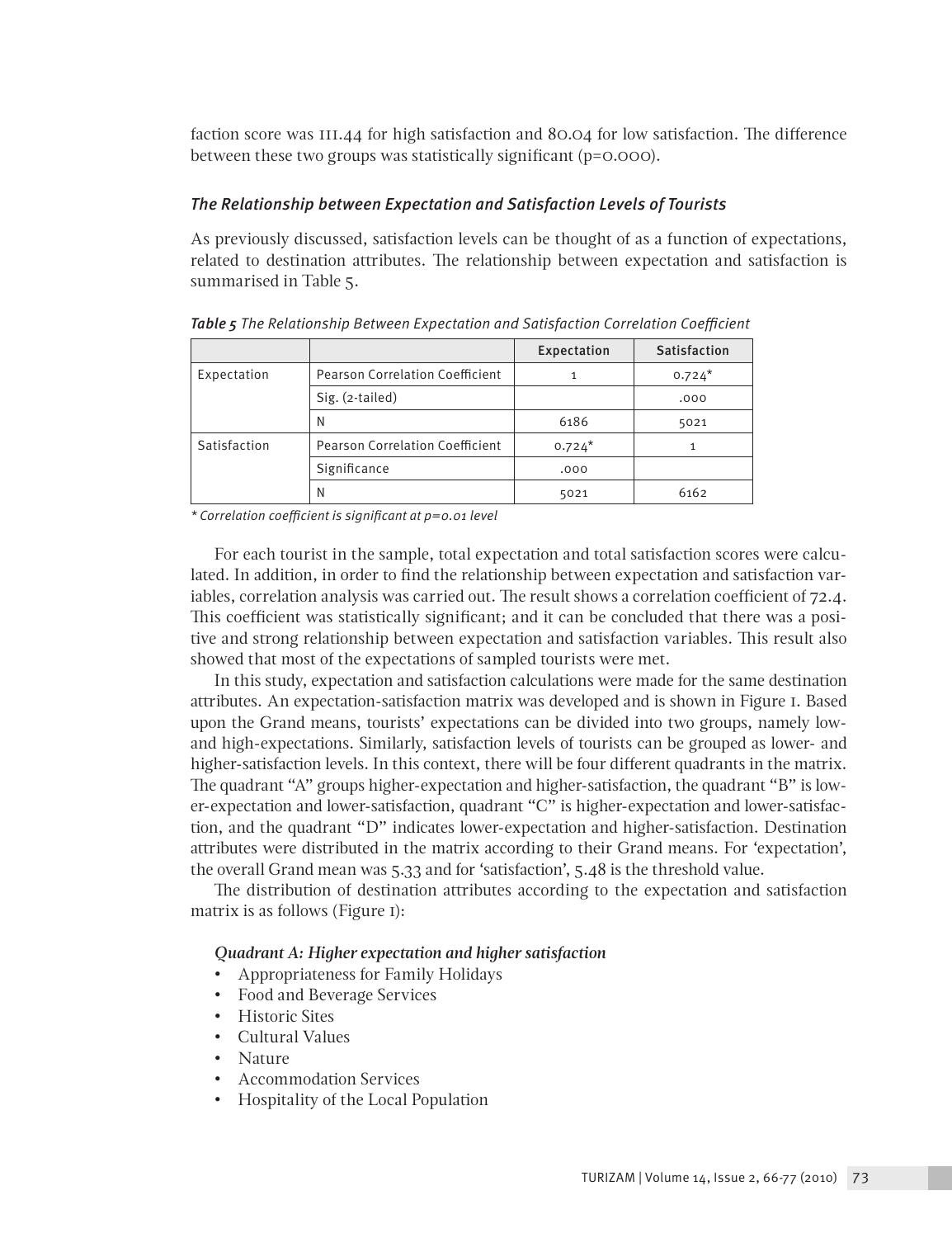# *Quadrant B: Lower expectation and lower satisfaction*

- Local Means of Transportation
- Cultural and Artistic Activities
- Communication with the Local Population
- Sports Activities
- Conformity to Hygienic Rules
- Cleanliness
- Availability of Tourist Information
- Reachability of Antalya City

#### *Quadrant C: Higher expectation and lower satisfaction*

- Turkish Cuisine
- Shopping Opportunities

#### *Quadrant D: Lower expectation and higher satisfaction*

• Personal Safety



#### *Figure 1 Expectation-Satisfaction Matrix*

Key: 1. Local Means of Transportation; 2. Accommodation Services; 3. Hospitality of the Local Population; 4. Turkish Cuisine; 5. Food and Beverage Services; 6. Shopping Opportunities; 7. Cleanliness; 8. Personal Safety; 9. Cultural and Artistic Activities; 10.Historic Sites; 11. Nature; 12. Sports Activities; 13. Conformity to Hygienic Rules; 14. Appropriateness for Family Holidays; 15. Communication with the Local Population; 16. Cultural Values; 17. Reachability of Antalya City; 18. Availability of Tourist Information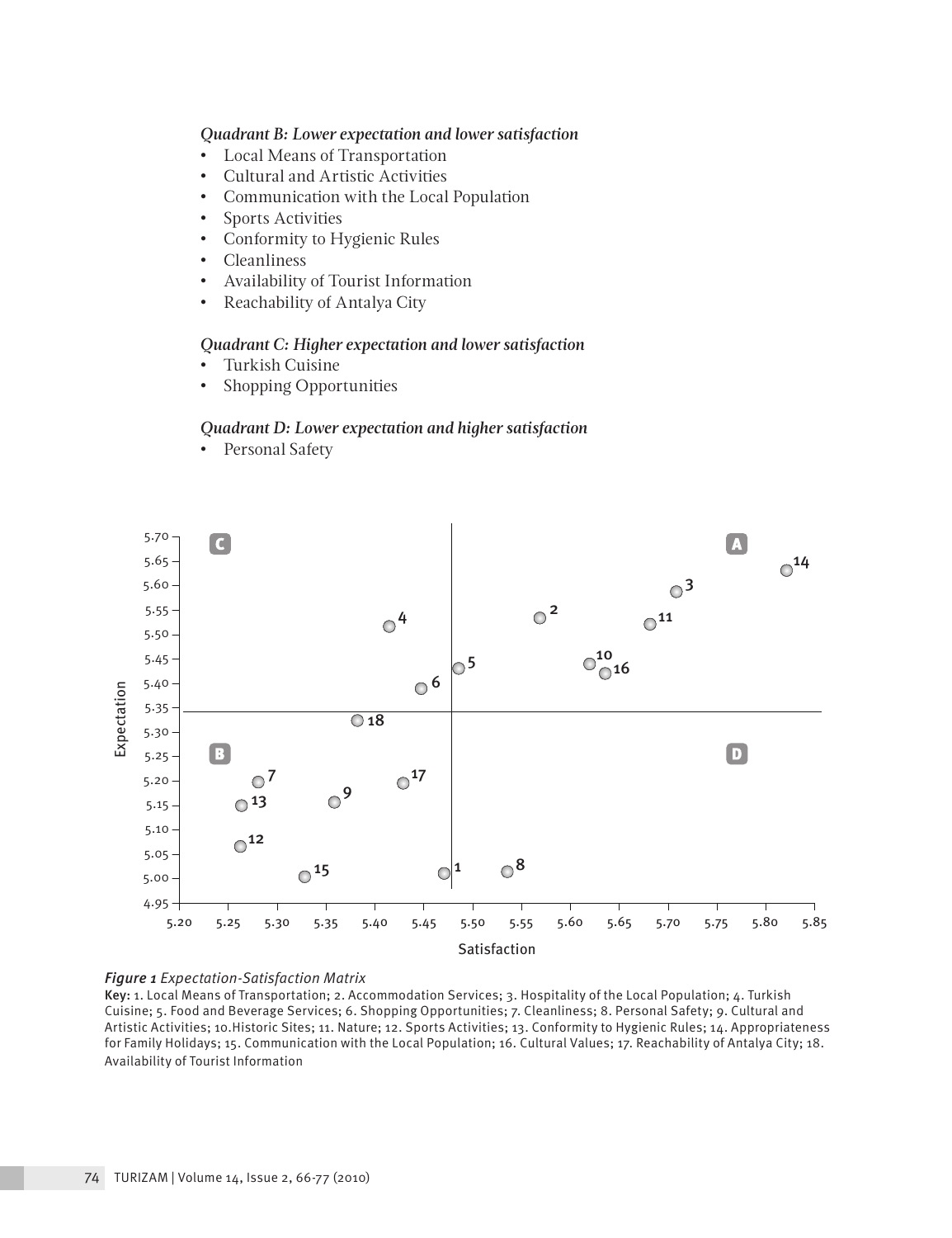For the destination attributes within the quadrant "A", it can be argued that tourists had relatively high expectations before their trip that were met by the destination. Accordingly, the destination should keep up with the good work regarding this category of attributes. Attributes that are located in the quadrant "D" exhibited relatively low expectations among tourists before the trip that were exceeded by the destination. Consequently, the destination management should try to analyze whether these attributes are generally important to tourists, because, if they are, these attributes could be used e.g. in promotional strategies to further strengthen the destination's position on the international tourism market. Concerning the attributes in the quadrant "B" tourists had lower expectations which were also met; however, this is because the tourists' satisfaction was also relatively low. Finally, with regard to the attributes which fall into the quadrant "C", tourists had relatively high expectations before their trip, however, these were not met by the destination. Since the tourists' satisfaction with these attributes falls significantly below their (high) expectations, the destination management should primarily focus on these attributes in their efforts to improve the overall destination quality.

# **Conclusions and Recommendations**

Many of the sampled tourists came to Antalya Region with higher expectations, and left the region with higher satisfaction. Similarly, there was a high percentage that has intention to revisit and a willingness to recommend Antalya Region to others. It can be concluded, therefore, that every satisfied tourist, potentially will be revisit the region and will be an ambassador of the region through 'mouth to mouth publicity'. Hence, creating loyal tourists to the region is very important when receiving new tourists.

When expectation and satisfaction levels of sampled tourists were compared, it can be concluded that most of the expectations were met. But despite high expectations of Turkish cuisine and shopping opportunities, the satisfaction levels were low. From this result it can be suggested that Turkish cuisine must be served within a local food and beverage culture; and shopping opportunities must be developed and the quality and range of goods must be improved.

It was seen that the sampled tourists had lower expectations and lower satisfaction levels for local means of transportation, cultural and artistic activities, communication with the local population, sports activities, and conformity to hygienic rules, cleanliness, availability of tourist information and reachability of Antalya city. In a way these attributes can be seen as reliable indicators for improving goods and services and creating /developing an improved image of the Antalya Region. In fact, for all tourism destinations, developing local means of transportation, improving cultural and artistic activities, increasing interaction between tourists and local population, increasing sports activities (especially for tourists), conformity to hygienic rules, giving updated, detailed and correct information and developing infrastructure to improve reachability of tourism destinations are important. In particular, developing local transportation will bring about a valuable enhancement to Antalya Region image. Subsequently, tourists can be advised of hotels wider a field as well as those in the city centre of Antalya.

As a tourism destination, Antalya Region has advantages such as appropriateness for family holidays, food and beverage services, historic sites, cultural values, nature, accommodation services and hospitality of the population. The results drawn from higher-expec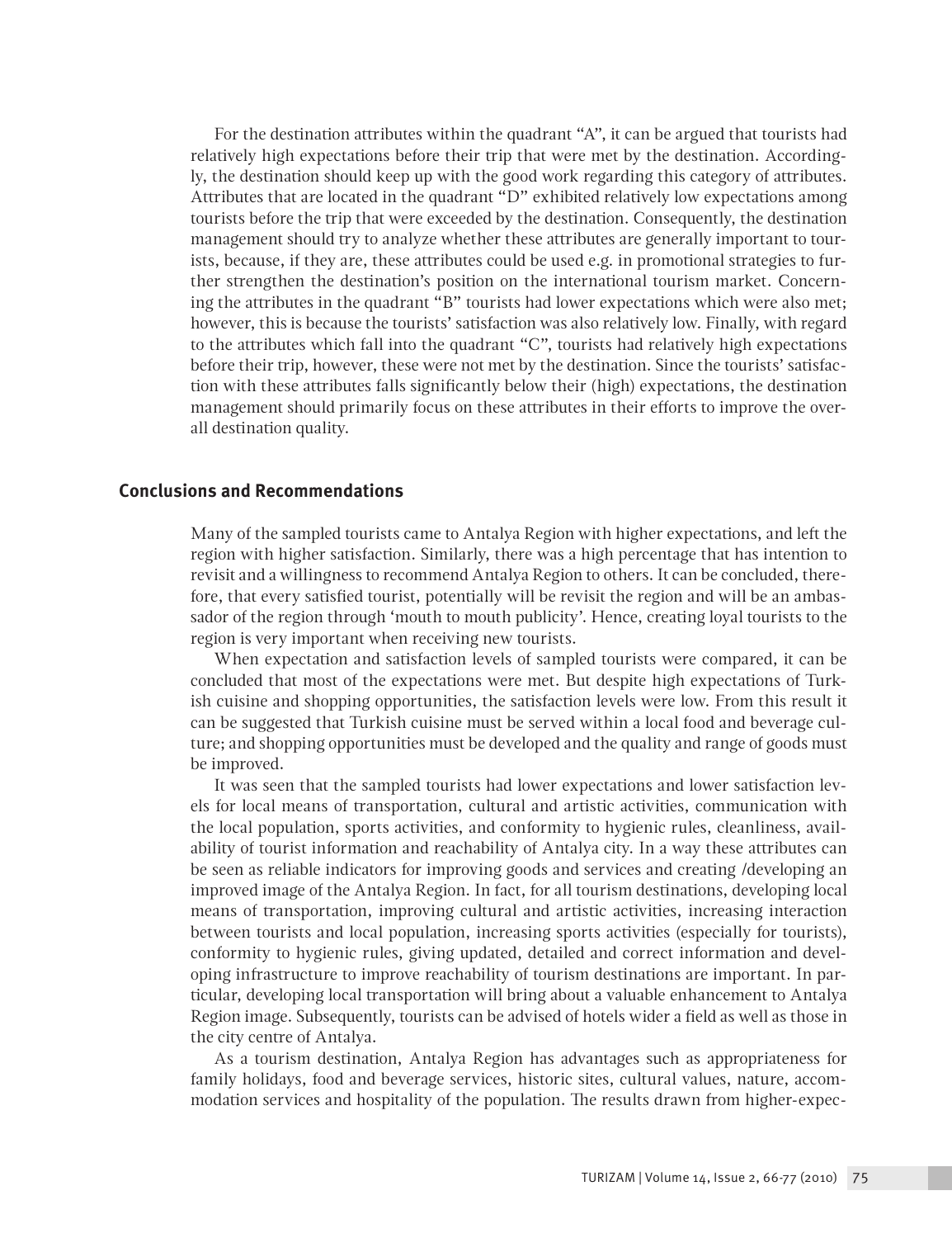tation and higher-satisfaction quadrant of the Expectation-Satisfaction Matrix support these areas of achievement. For future marketing efforts of the Antalya Region, these attributes must be specially mentioned and used in marketing strategies both for short-term and longterm recommendations.

Regarding personal safety, sampled tourists had a low expectation, but had high satisfaction after their holidays in the region. Receiving this positive feedback of the region can be regarded as an important aspect for tourists' safety and welfare. In today's world, feeling safe or having a perception of safety is very important and a key competitive advantage over rival destinations.

The strongest point of this study is the size of the sample, but much more researches must be done again with wider examples and different regions of Turkey. Of course current outcomes of this study can be seen as practical implications for tourism stakeholders and academicians as well. This study can be considered as a useful information and guidance for tourism related decisions. In other words the results are of value for government officials, academicians and tourism professionals.

# **References**

- Abdeldayem M.M., Khanfar M.R (2007). Consumer Expectation and Consumer Satisfaction Measurements: A Case Study from India, *The Business Review* 8 (2), 303-309.
- Churchill G. A. (1995). Marketing Research Methodological Foundations, The Dryden Press, Toronto.
- Cronin J.J.,Taylor S.A.(1992). Measuring Service Quality: A Reexamination and Extension, *Journal of Marketing*, 56, 55-68.
- Hu Y., Ritchie J.R.B. (1993). Measuring Destination Attractiveness: A Contextual Approach, *Journal of Travel Research* 32 (2), 25-34.
- Hsu, C.H. (2003). Mature Motor-Coach Travellers' Satisfaction: A Preliminary Step toward Measurement Development, *Journal of Hospitality and Tourism Research* 20 (10), 1-19.
- Huh, J., Uysal, M., McCleary, K. (2006). Cultural/Heritage Destinations: Tourist Satisfaction and Market Segmentation, *Journal of Hospitality and Leisure Marketing* 14 (3), 81-99.
- Korzay, M., Alvarez, M. D. (2005). Satisfaction and Dissatisfaction of Japanese Tourists in Turkey, Anatolia, *An International Journal of Tourism and Hospitality Research* 16(2), 176-193.
- Kozak, M., Bigne, E., Andreau L. (2004). Satisfaction and Destination Loyalty: A Comparison between Non-Repeat and Repeat Tourists, *Journal of Quality Assurance in Hospitality and Tourism* 5 (1), 43-59.
- Kozak, M., Rimmington M. (2000). Tourist Satisfaction with Mallorca, Spain, as an Off Season Holiday Destination, *Journal of Travel Research* 38 (3), 260-269.
- Leiper, N. (1979). The Framework of Tourism: Towards a Definition of Tourism, Tourist and the Tourist Industry, *Annals of Tourism Research* 6 (4), 390-407.
- Oliver, R., (1981). Measurement and Evaluation of Satisfaction Process in Retail Settings, *Journal of Retailing*, 57, 25-48
- Oliver, R.L.,(1980). A Cognitive Model of the Antecedents and Consequences of Satisfaction Decisions, *Journal of Marketing Research* 17, 460-469.
- Oliver R. L. (1993). Cognitive, Affective, and Attribute Bases of the Satisfaction Response, *Journal of Consumer Research*, 20, 418-430.